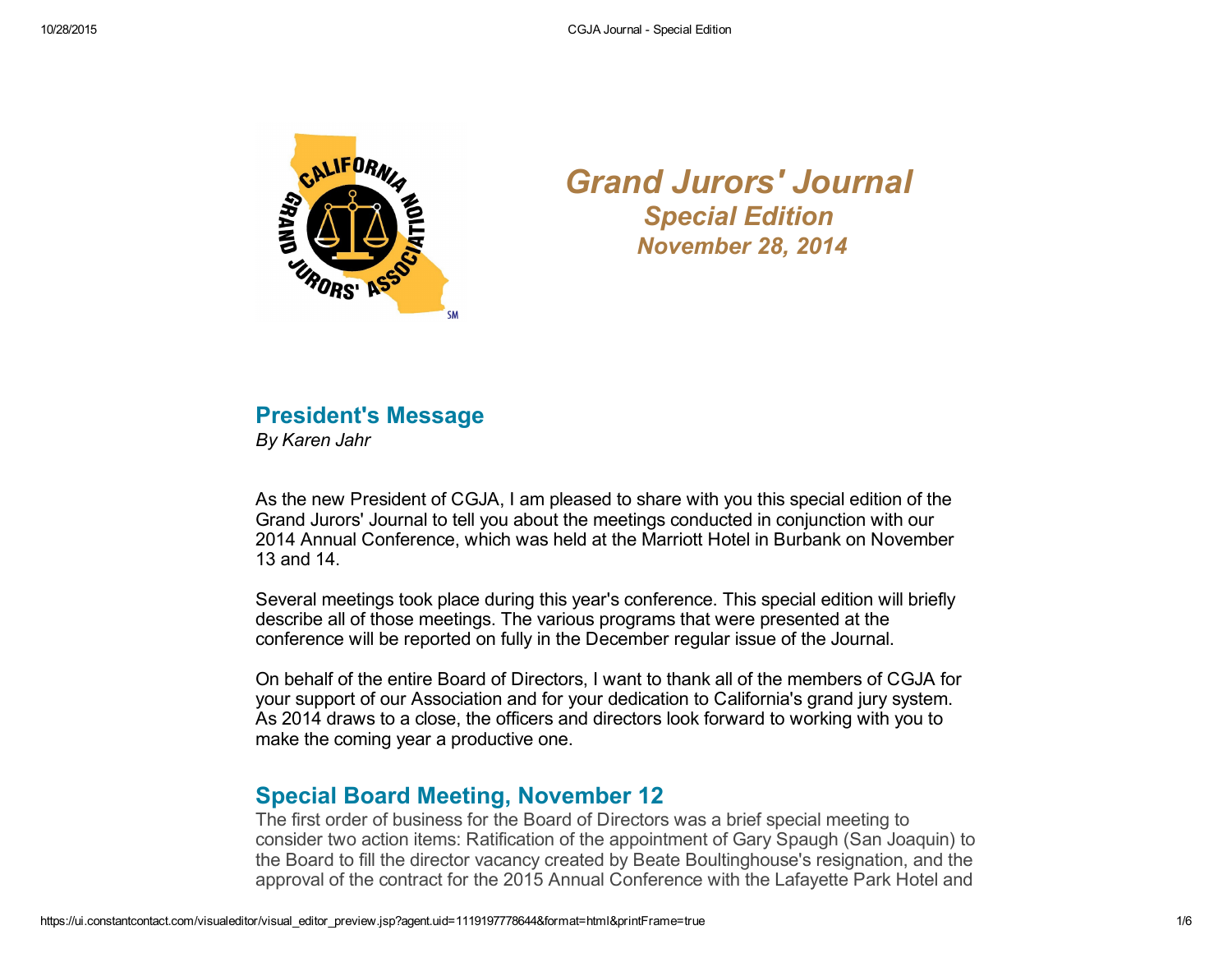Spa, Lafayette, in Contra Costa County, to be held on November 23, 2015. Both motions passed unanimously.

### Board Retreat

At each annual conference, the Board gathers together to discuss and evaluate what the board and association have been doing, and to plan where we will be going in the year ahead. This Retreat was attended by members of both the outgoing and incoming boards.

The first item on our agenda was to establish ground rules for discussion to ensure that Board meetings run as smoothly as possible.

This was followed by a lengthy discussion of a number of issues and concerns raised by members and chapters that will need the board's attention in the coming weeks and months. The Board agreed that we need to listen attentively to our membership and make those changes necessary to improve our governance and communications. We decided that all 11 of the directors present at the conference would attend that evening's Chapter Officers' Meeting and that we would listen to, and not comment about, the members' concerns and suggestions.

We also decided to hold a two-day strategy meeting in January, when there will be time to fully address the issues raised by our members and make clear and well-thought out decisions.

## Chapter Officers' Meeting

The Chapter Officers' Meeting and dinner is an annual forum for chapter officers and other CGJA members to interact and share best practices and common endeavors. Twentyeight chapter officers representing fifteen chapters and local associations were present. Also in attendance were eleven of the twelve members of the Board.

The meeting first addressed some of the issues raised in the former president's October 28 email to the membership. Each chapter officer provided his or her perspective, the majority voicing the need for changes in association governance or operations. The dialogue overall was very constructive. In response, the Board members expressed their appreciation for the input and committed themselves to an active review of the ideas and suggestions that were presented.

(Note: Several of the participants' suggestions have been acted on already, and work on others is under way. For example, the Board has approved moving forward with a financial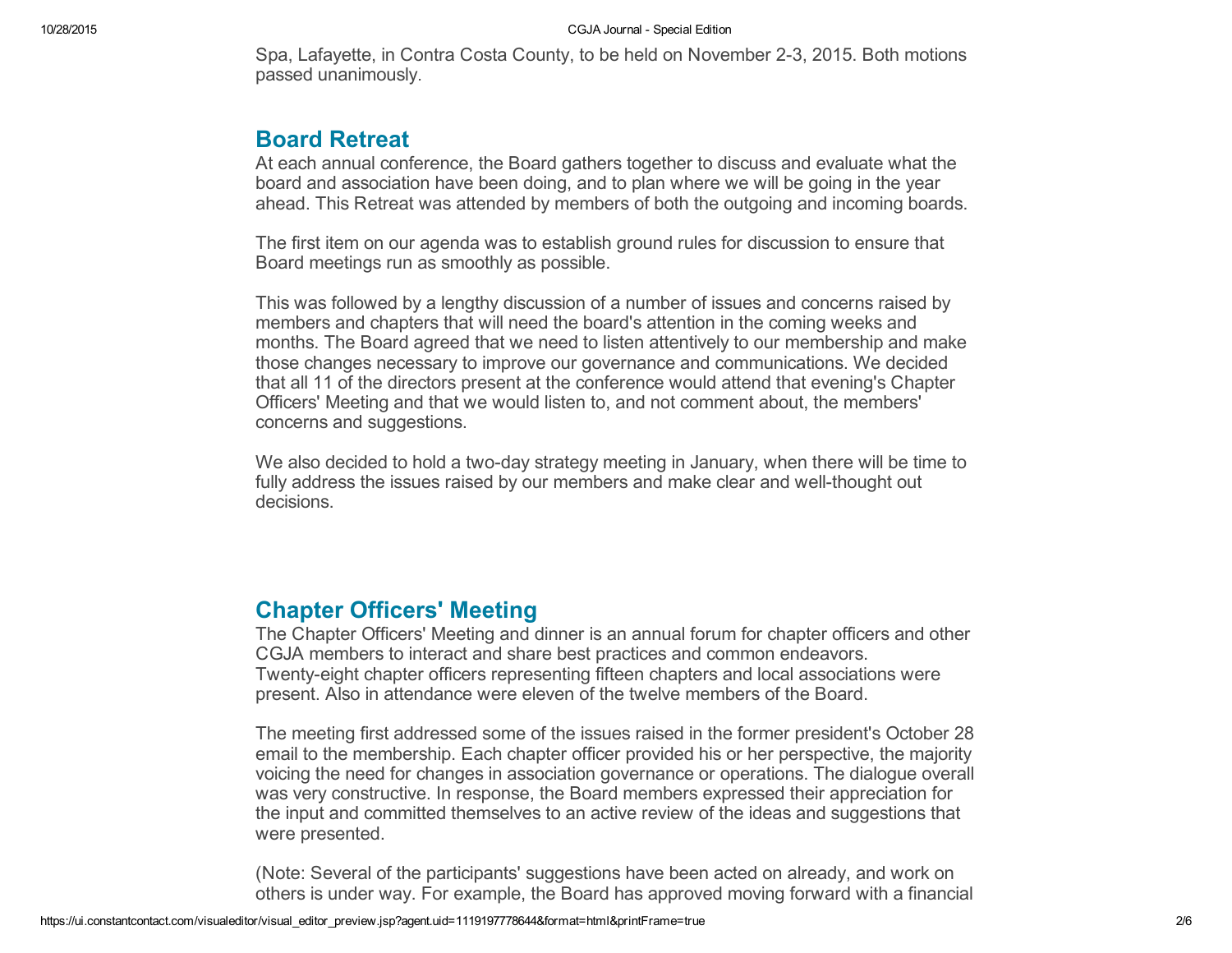review, adopted ground rules for the conduct of its meetings, scheduled a strategic planning retreat, and posted our financial statements and policies on our website. Watch for future communications about the changes we are making in response to the ideas put forth by our members!)

During the remainder of the meeting, the participants discussed a number of ways that chapters can encourage sitting grand jurors to join their local chapters.



### Annual Meeting

At every annual general membership meeting, the results of the election of directors are announced. This past October, our members elected:

Northern Region: Marsha Caranci, Shasta; John Monaco, Placer Central Region: Lloyd Bell, Contra Costa; Beate Boultinghouse, San Francisco Southern Region: Medsie Bolin, Fresno; Jerry Lewi, Ventura

Karen Jahr noted that directors John Monaco and Beate Boultinghouse had resigned and that, as acting President, she had appointed Gary Spaugh (San Joaquin) to fill the Central Region vacancy. She also reported that the Board unanimously approved the appointment of Lou Meyer (San Joaquin) to a one-year term as a special director under the provisions of Article 6, Section 1 of the bylaws.

The annual Excellence in Reporting Awards were made. This year, the 2011-2012 San Francisco Grand Jury received the award for its report on San Francisco City and County technology deficiencies. The Record of Stockton was the award recipient for its coverage of the 2012-2013 San Joaquin County Grand Jury's report on group homes. Full details of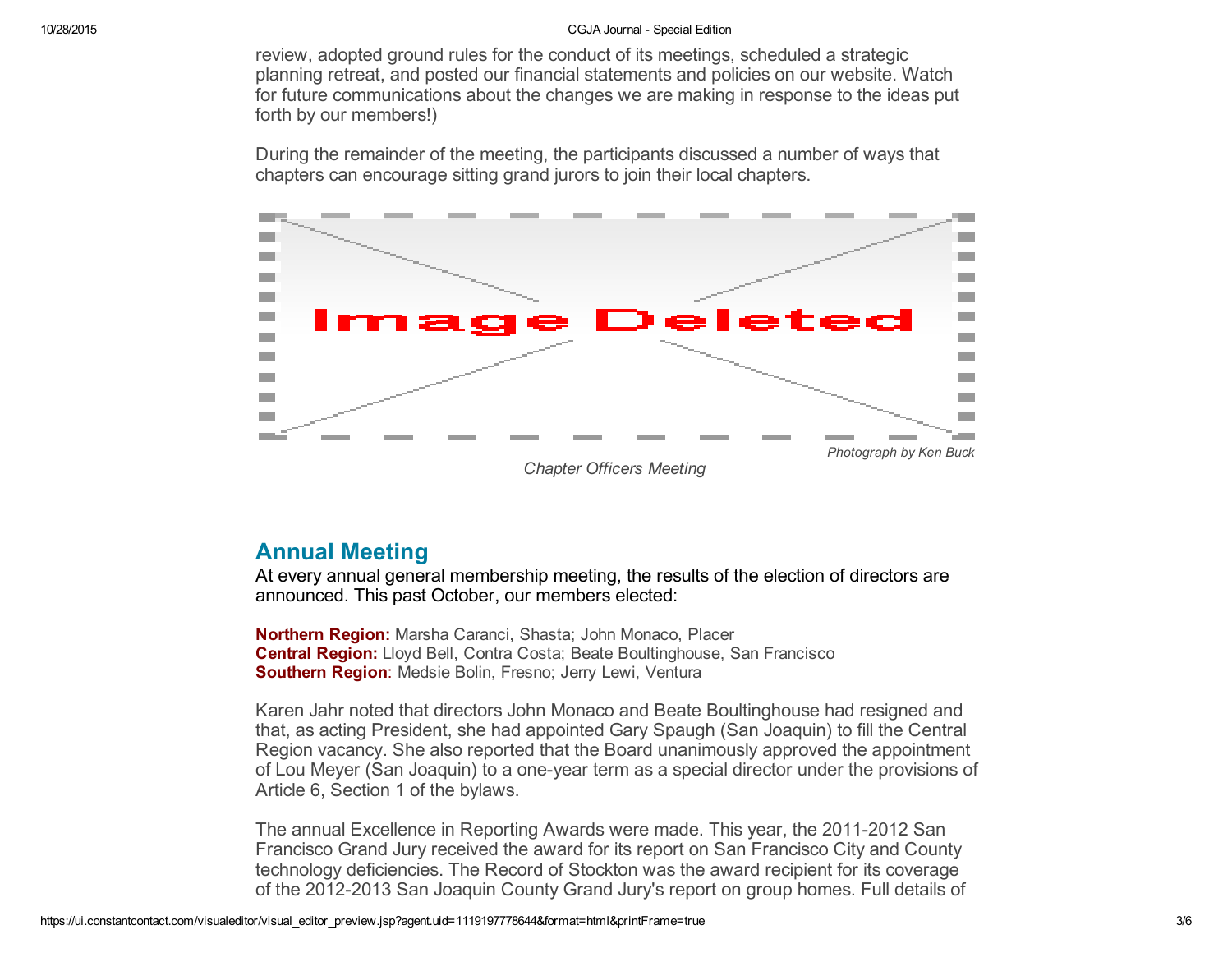these awards and award winners will be in the December issue of the Grand Jurors' Journal.

The membership meeting concluded with brief reports from each of the standing committee chairs. Written committee reports were included in the conference book and will be included in the December Journal.

## Special Board Meeting, November 13

At the conclusion of the first day of the conference, the Board met to publicly elect officers for a two-year term.

The chair of the Nominations-Elections Committee, Diane Shepp, reported that the committee had initially recommended a slate of Karen Jahr as the nominee for President; Diane Shepp as Vice-president; Jim Ragan as Secretary; and Dianne Hoffman as Treasurer. However, Dianne Hoffman had recently withdrawn her name for the office of Treasurer, having previously indicated her intention to step down from that position, so the committee amended the slate to substitute Lou Meyer as the nominee for Treasurer.

The amended slate was approved unanimously by voice vote.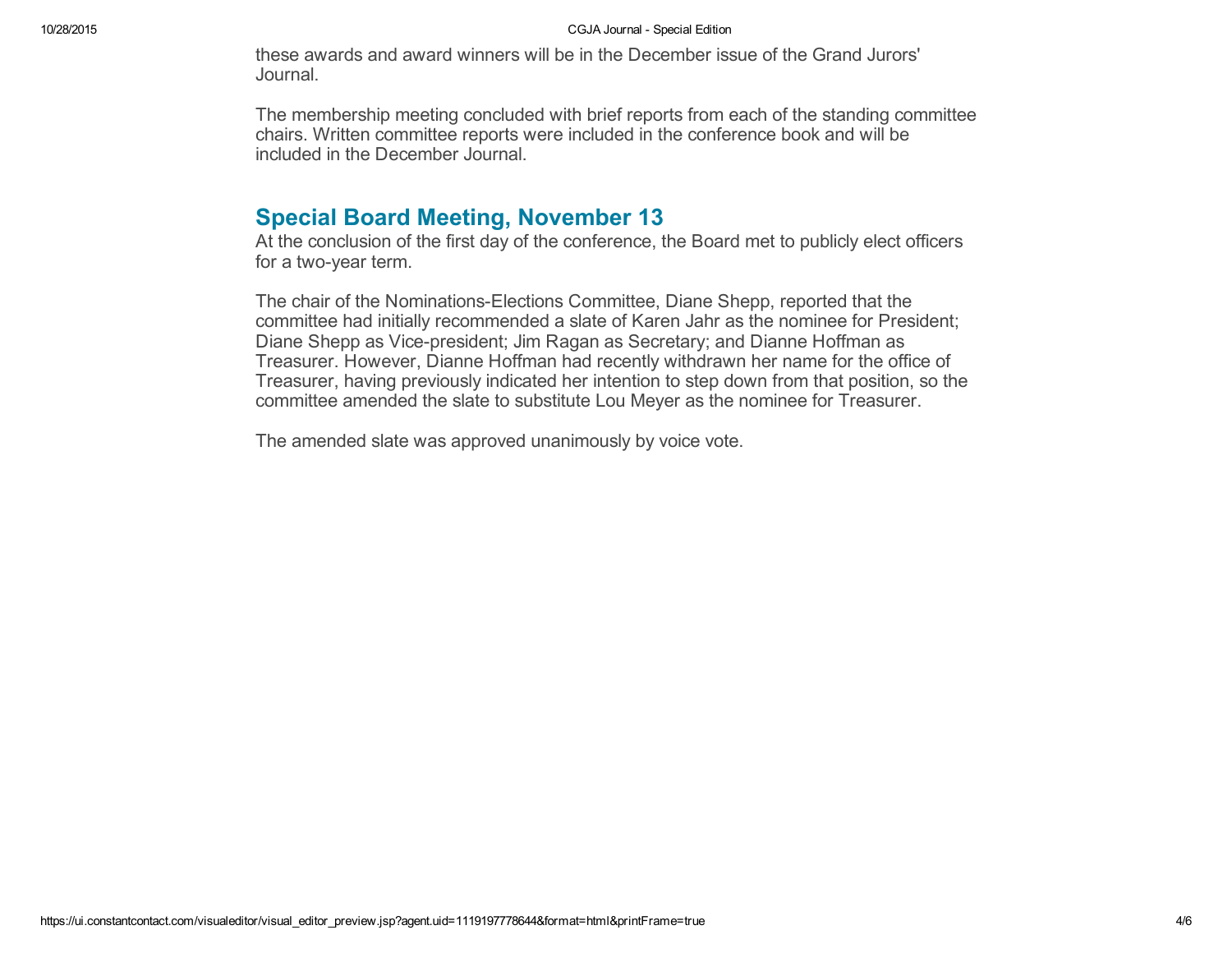

*Superior Court of Los Angeles County swore in the new Board of Directors*